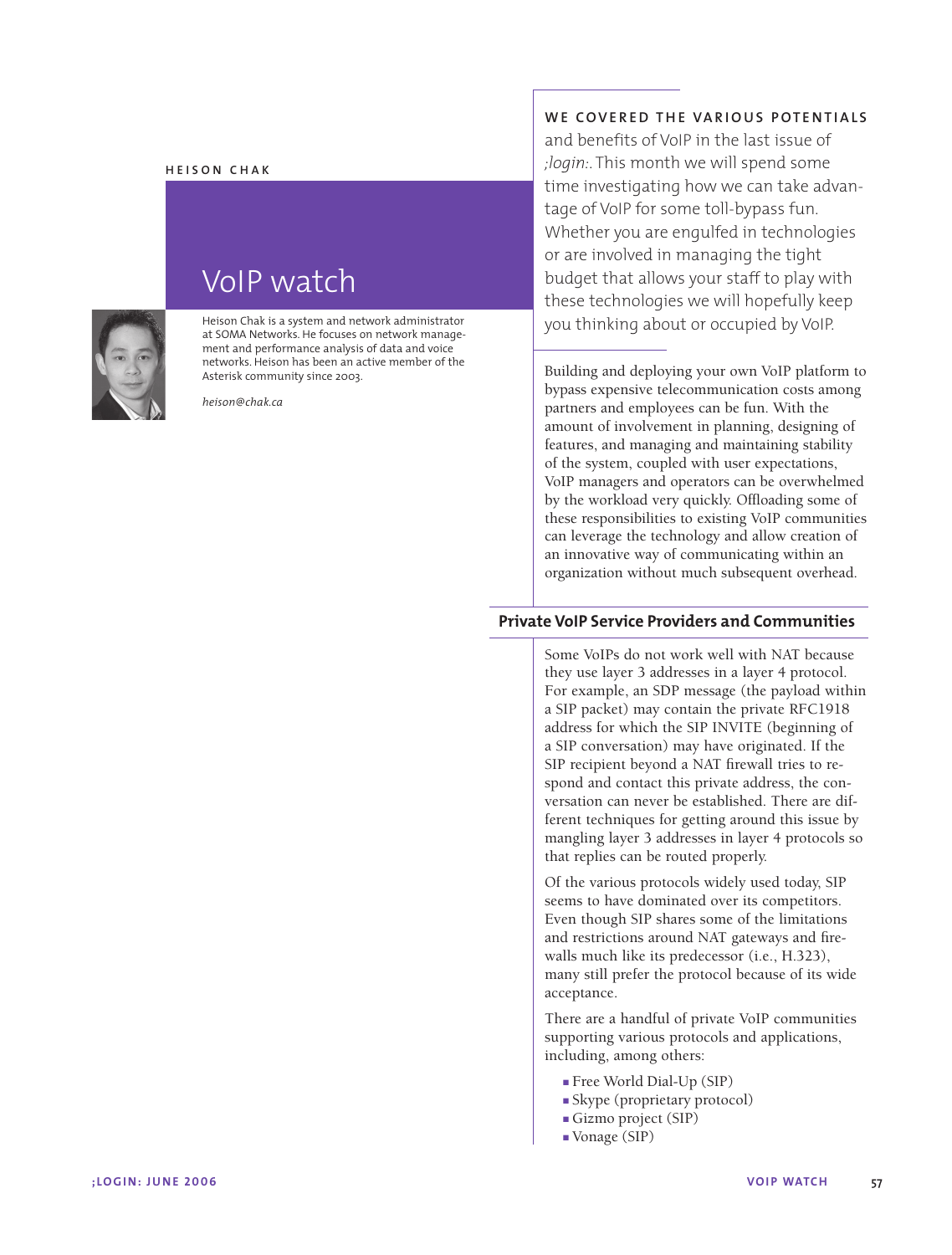Whether they are bridging between a VoIP user and the PSTN world or providing peer-to-peer (P2P) communication over the Internet, these private communities allow your VoIP packets to travel within their framework. Although pure VoIP communication is certainly a free service, it is important to understand that VoIP service isn't always a giveaway—especially when one of the legs of the conversation originates from or terminates on the PSTN. The costs are usually associated with the capacity (or the lack thereof, in this case) that is and can be provisioned on the PSTN service subscribed by the VoIP service provider (or whoever is providing the bridge between VoIP and PSTN).

Free World Dial-Up (FWD, http://www.freeworlddialup.com), one of the first such private services, is based on SIP. Members can connect to other members by dialing an account ID or via a SIP URI. FWD has supernode(s) with which a client application (also known as a SIP User Agent) registers.

The SUA can be a soft SIP phone running on a PC, or it can be a dedicated computer with an embedded OS and a real handset and keypad (i.e., IP phones). Besides P2P communication, FWD also supports delivery to regular telephone numbers in cities around the world via SIP, as well as offering a global calling plan that allows calls to be made to worldwide destinations at competitive rates.

With Cisco's migration from the H.323 protocol to SIP-based IP phones and Microsoft's introduction of MSN Messenger to replace its H.323-based NetMeeting conferencing software, there is no doubt that SIP is gaining in popularity. However, this does not preclude others from inventing their own VoIP protocol.

Skype is no longer just hype; it's proven to be of interest to many home users and business travelers, as its ease of installation and call quality surpasses some of the early IP telephony software running on Windows and Mac platforms. To expand its footprint, Skype has partnered with hardware manufacturers to maximize usage of their VoIP products.

The biggest obstacle between the open source community and Skype is the lack of openness in the Skype protocol. There are hacks for, say, an Asterisk server wanting to send VoIP traffic to the Skype network through the use of a middleware machine running the Skype software. However, this is not an elegant solution; thus the Gizmo project was born. Gizmo is not yet an open source project, but it employs open standards— SIP, allowing someone to call to and from other SIP networks on hardware/software clients around the world. Gizmo is a relative newcomer compared to Skype, but both offer similar paid services—the ability to accept inbound PSTN calls from cities around the world and to terminate outbound calls to the PSTN for just a few pennies per minute.

Most people may not consider Vonage to dwell in the same realm as some of the VoIP communities discussed. In principle, Vonage allows P2P calling without any additional service charge with an ATA (analogue telephone adapter). But Vonage takes it one step further by replacing the traditional POTS line and providing all subscribers with call-in and call-out type services for a monthly charge.

#### **Build Your Own VoIP Platform, and More . . .**

With the availability of open source PBX and other telephony platforms, one can easily go about replicating the infrastructure of some of these pri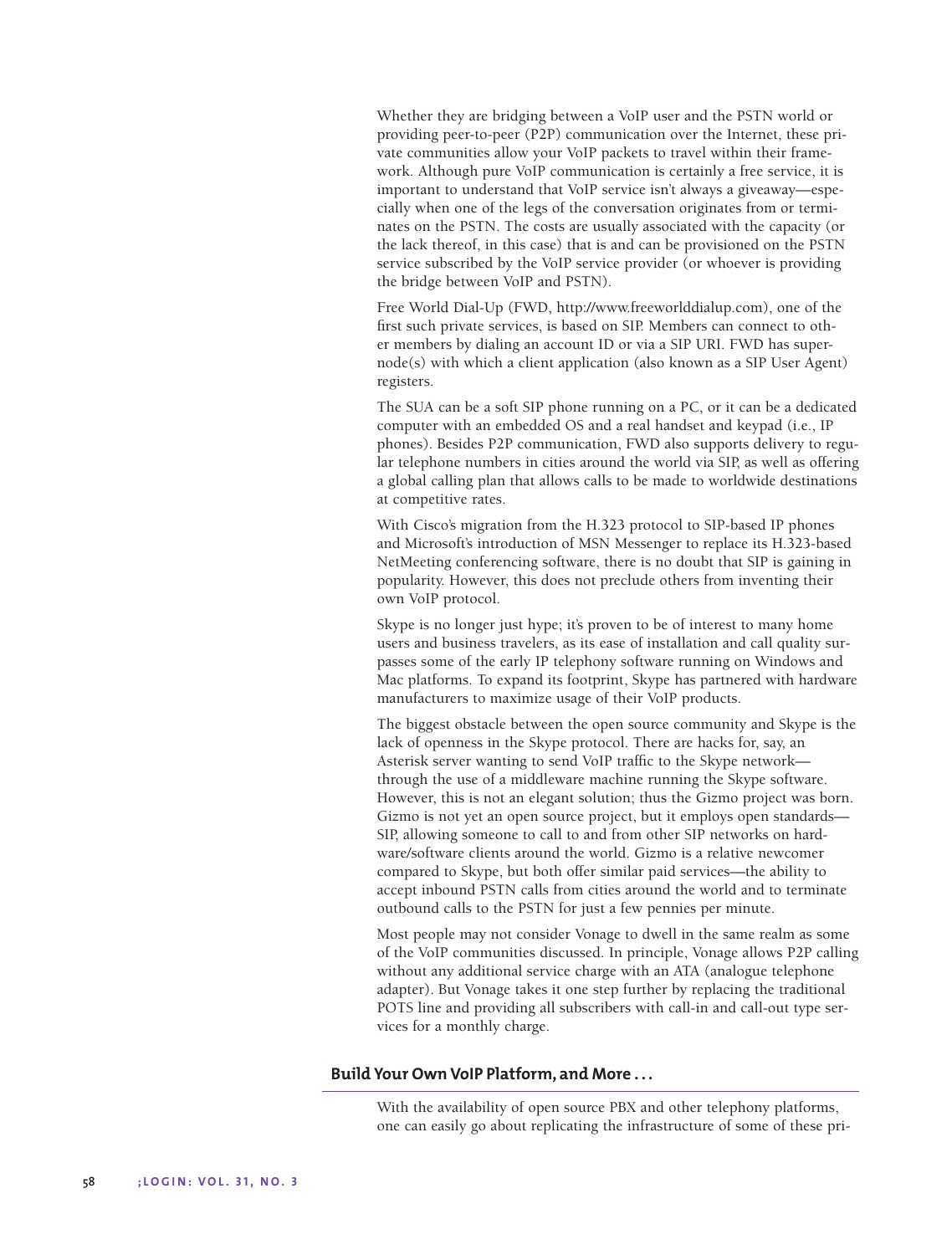vate communities. All that is required is a machine that can route and bridge calls between the VoIP and the PSTN, using an appropriate protocol:

- SIP, with a way of mangling the layer 3 address described above
- IAX (Inter Asterisk Exchange) protocol, which is designed to work well with NAT

For simplicity, let us assume a 64-kbps CODEC (i.e., the ITU G.711), which is used since it is the most widely supported CODEC for sampling voice stream; an ATA device that supports DHCP for those who work remotely at their home office; and a software-based IP phone and a Bluetooth headset for traveling users to use the VoIP service where Internet is available, via Ethernet at airport lounges or a WiFi connection at hotel hotspots. Last but not least, provide a Web tool so that employees may forward their office extensions to wherever they wish—to a soft VoIP phone or a landline.

If there isn't already a corporate standard in Instant Messaging and VoIP, choosing one that does not rely on a proprietary protocol is highly recommended. Some may argue that software that supports open standards tends to have fewer compatibility issues and a quicker turnaround time for patch releases. The Gizmo project definitely places high on the list in this respect, as it mimics the capability of Skype with the use of SIP.

A Gizmo user can populate the contact list with friends who already have a Gizmo account; he or she can also use the same software to access company voicemail and connect to any IP-enabled extensions in the office while traveling. This is made possible by creating SRV records in the company's DNS:

\_sip.\_udp IN SRV 20 0 5060 pbx.mycompany.com

SIP requests made to the URI sip:1508@mycompany.com (along with any SIP URI requests) will be directed to pbx.mycompany.com. In this case, using Asterisk as an example, extension 1508 can handled by directing the caller to a SIP-based IP phone, followed by an IAX-based IP phone, and finally to a voicemail account after 40 seconds of ringing:

- exten => 1508,1,Dial(SIP/cisco\_phone,20) ; using SIP
- exten => 1508,2,Dial(IAX2/iax\_phone,20) ; using IAX no one answered after 20 seconds
- exten => 1508,3,Voicemail(u1508) ; finally, place the caller into voicemail

It is also possible to allow Gizmo users using Asterisk to bridge into another private VoIP community. Special extensions of Asterisk can be created to handle bridging of specific Vonage numbers, FWD numbers, or even another Skype user (using the aforementioned hack). If users want to make calls to the PSTN, they can choose either to use the native Gizmo CallOut features or to use a special extension on Asterisk to make outgoing calls and let the Asterisk dial plan decide how the call should be made (either via IP or the PSTN).

This process is good enough to support outgoing calls made from a Gizmo client to anyone:

- within the corporation
- with a Gizmo account
- with any other private VoIP community account
- on the PSTN

How about incoming calls? How can we provide a convenient way for partners and customers to contact employees without incurring steep long